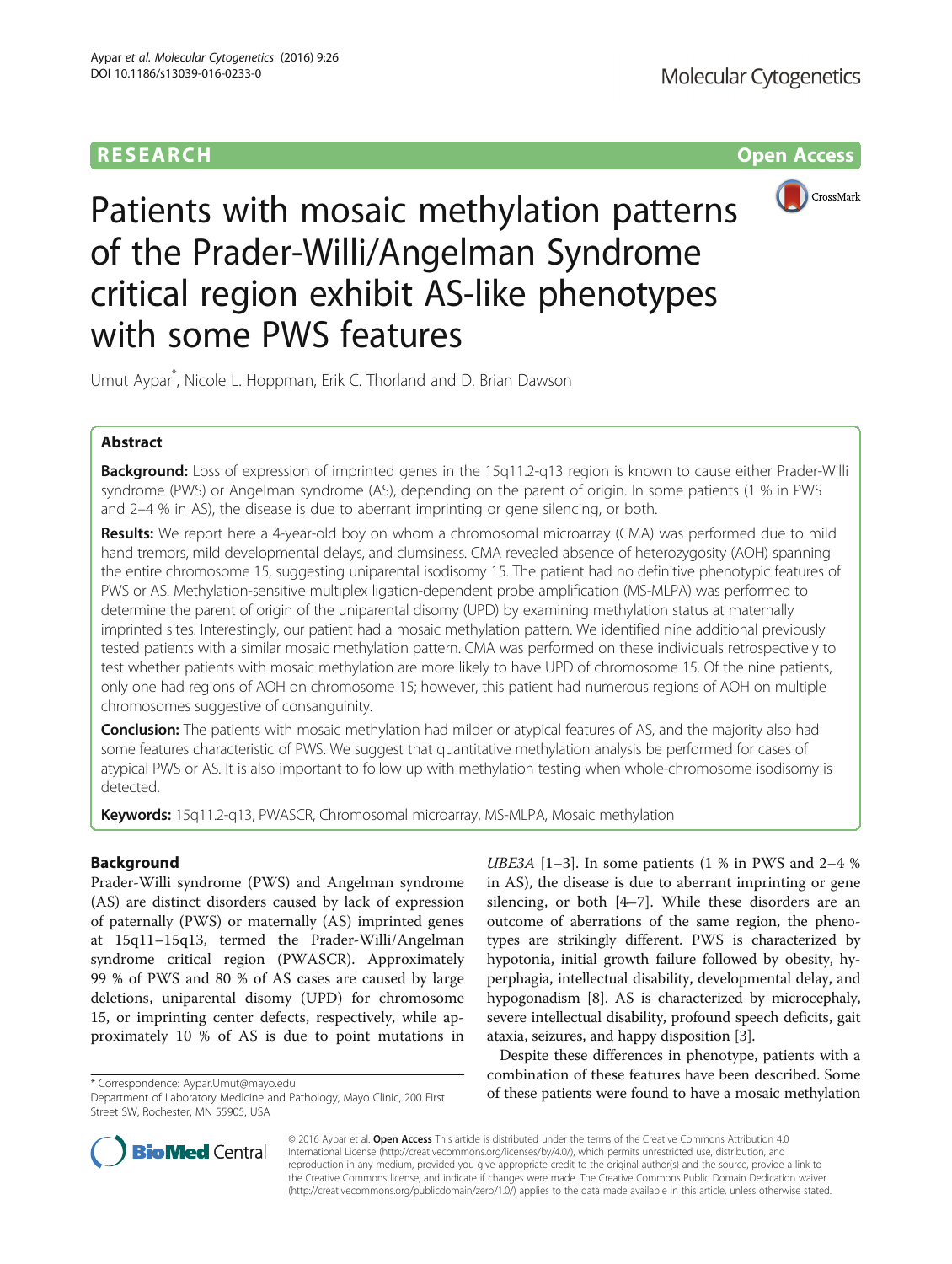pattern of the PWASCR. To further understand the mechanism of pathogenesis and phenotype of patients with mosaic methylation pattern, we studied 10 patients with mosaic methylation pattern tested between June 2007 and June 2013 at the Mayo Clinic Clinical Molecular Genetics and Clinical Cytogenetics laboratories.

#### Results

To date, we have identified 10 cases with mosaic methylation pattern of the PWASCR tested at the Mayo Clinic Clinical Molecular Genetics and Cytogenetics laboratories (Table [1\)](#page-2-0). The specimens were all from younger patients, ranging from 2 to 11 years old, and both sexes were equally represented (6 males, 5 females). Figure [1a](#page-3-0) and [1b](#page-3-0) show representative normal copy number and mosaic methylation pattern, respectively, of the PWASCR as detected by MS-MLPA (case 1). All of the cases except cases 1 and 2 had normal copy number and heterozygosity of chromosome 15 as detected by CMA. Cases 1 and 2 had normal copy number of chromosome 15; however, absence of heterozygosity (AOH) was identified. AOH spanning the entire chromosome 15, suggesting uniparental isodisomy 15, was observed for case 1 (Fig. [2a\)](#page-3-0), and case 2 had regions of AOH on chromosome 15; however, this case had numerous regions of AOH on multiple chromosomes, suggesting consanguinity.

Case 1 was a 4-year-old boy with mild developmental delays, mild hand tremors, and clumsiness (ataxia). Results of fragile X testing were negative. CMA identified nonmosaic AOH spanning the entire chromosome 15, suggestive of uniparental isodisomy 15 (Fig. [2a](#page-3-0)). The patient had no phenotypic features definitively suggestive of PWS or AS. MS-MLPA was performed to determine the parent of origin of the UPD by examining methylation status at maternally imprinted sites. When compared to normal controls, in the absence of a deletion, patients with AS are expected to have maternally imprinted sites with no methylation (plotting to zero), while patients with PWS are expected to have sites with 2 methylated copies (ratio of 2). Interestingly, our patient had a ratio of  $\sim$ 0.3 (Fig. [1b](#page-3-0)). After the test results were received, additional clinical information was obtained, which showed that the patient was much less severely affected than expected for AS. While he had features similar to those of AS, such as essential tremors and clumsiness (ataxia), he had no seizures, dysmorphic features, or obesity.

We then identified nine additional previously tested patients with a similar mosaic methylation pattern. CMA was performed to test whether patients with mosaic methylation are more likely to have UPD of chromosome 15. Of the nine patients, only one (case 2) had regions of nonmosaic AOH on chromosome 15; however, this patient had numerous regions of AOH on multiple chromosomes suggestive of consanguinity. Case

2 was an 11-year-old girl with developmental delay, speech delay, and hypotonia. She also had normal results of chromosome, PWAS fluorescence in situ hybridization (FISH), and UPD studies.

The remaining eight cases had no abnormalities of chromosome 15 or any other pathogenic copy number variations. Case 3 was a 3-year-old boy who had an atypical or milder AS phenotype, including speech delay with apraxia, global developmental delay, mild hypotonia, microcephaly (head circumference at second percentile), and abnormal electroencephalogram showing nocturnal seizures. The patient was also born with congenital heart disease, but there were no other health concerns (weight at 96th percentile, height at 94th percentile). Results of laboratory tests, including chromosomes, fragile X, UPD, and UBE3A sequencing, were all normal. At about age 7 years, the patient was also noted to have mild to moderate intellectual disability, attention-deficit/hyperactivity disorder, behavioral issues, sleep-related problems, and extremely reduced motor coordination (ataxia).

Case 4 was a 6-year-old girl with a happy disposition, developmental delay, hypotonia, and speech delay with apraxia. However, she progressed well cognitively and performed on track with peers academically. There were no other health concerns, and results of laboratory tests, including metabolic, mitochondrial DNA, and muscle biopsy, were normal.

Case 5 was a 6-year-old girl who had milder features of AS. She had a happy demeanor, developmental delay, intellectual disability, seizures, macrocephaly, and diabetes.

Case 6 was a 6-year-old boy who was obese partly due to his constant obsession to hide, hoard, and sneak food (hyperphagia). The patient had developmental delay, speech delay (nonverbal), autism, and temper/aggression issues but no seizures. He did not have an obvious movement disorder but received physical and occupational therapy earlier in life. Results of chromosome, PWAS FISH, and fragile X tests were all normal.

Case 7 was a 2-year-old girl with developmental delay, mild hypertonia, reflux, and weight loss due to pancreatic insufficiency.

Case 10 was a 10-year-old boy who was initially thought to have PWS because of his moderate intellectual disability, developmental delay, skin picking, and hyperphagia. However, he also had AS features, including microcephaly (head circumference at 25th percentile), absent speech, excitability, happy demeanor, ataxic gait, insomnia, abnormal eye movement, strabismus, umbilical hernia, and pectus excavatum. At age 12, he had failure to thrive (weight at 10th percentile), short stature (height at 50th percentile), and early puberty.

For cases 8 and 9, no clinical information was available.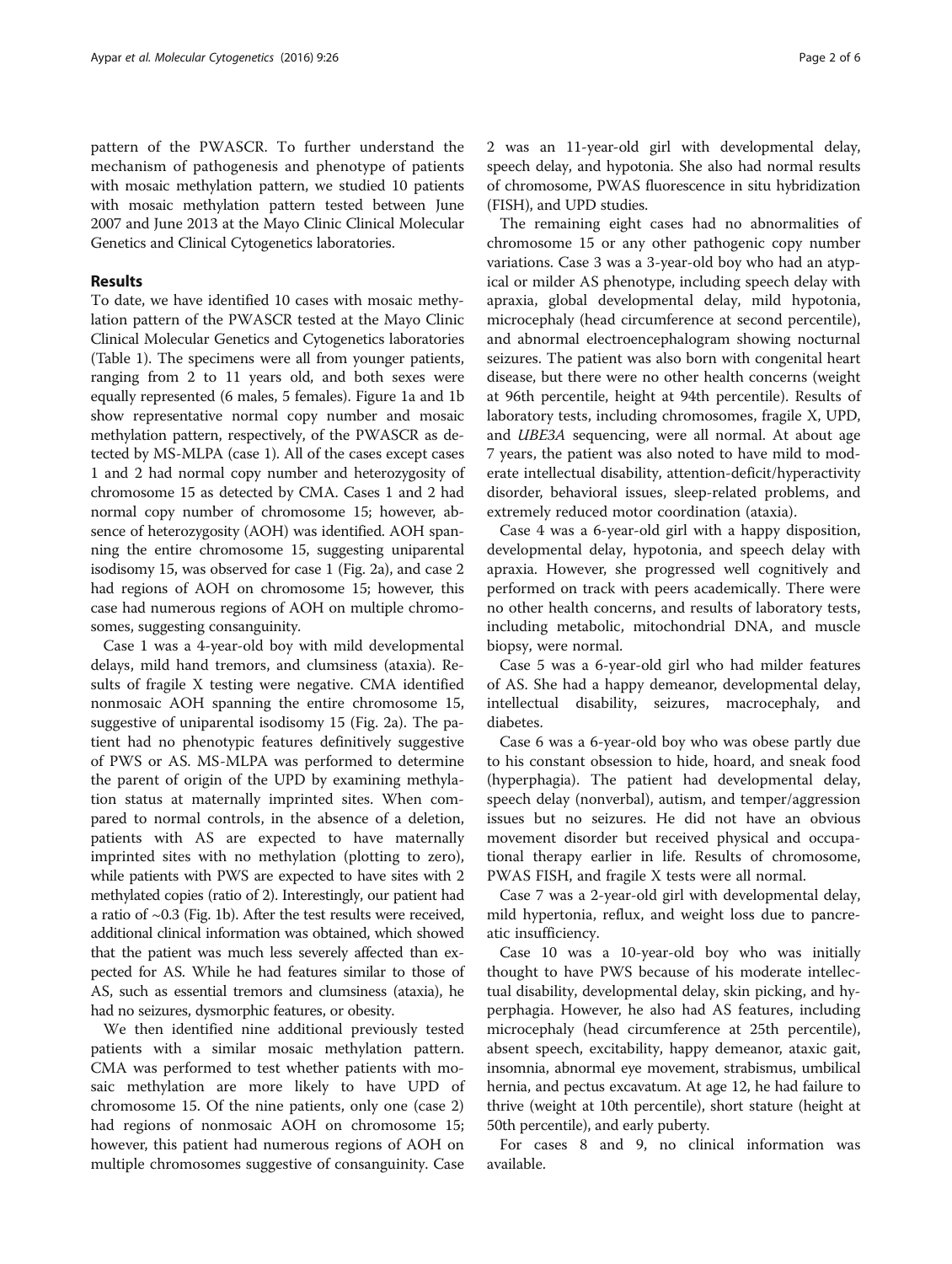| and Phenotype |               |                                                                                                                                                                                                                      |                    |              |                            |                |          |                      |                                |                                       |   |                     |              |
|---------------|---------------|----------------------------------------------------------------------------------------------------------------------------------------------------------------------------------------------------------------------|--------------------|--------------|----------------------------|----------------|----------|----------------------|--------------------------------|---------------------------------------|---|---------------------|--------------|
| Patient       | $\frac{1}{2}$ | Sex MS-MLPA                                                                                                                                                                                                          | CMA,<br>Chromosome |              | Angelman Syndrome Features |                |          |                      |                                | Prader-Willi Syndrome Features        |   |                     |              |
|               |               |                                                                                                                                                                                                                      | $\overline{5}$     | Microcephaly | Speech<br>Delay            | Ataxia<br>Gait | Seizures | Disposition<br>Happy | Hypotonia                      | Growth<br>Failure                     |   | Obesity Hyperphagia | Hypogonadism |
|               | 4             | Mosaicism for maternal<br>copy<br>Σ                                                                                                                                                                                  | $Hmz$ 15           | J            | I                          | $\geq$         | z        | I                    | I                              | $\begin{array}{c} \hline \end{array}$ | Z | I                   | I            |
| $\sim$        | Щ             | Mosaicism for maternal<br>copy                                                                                                                                                                                       | 5<br>Partial hmz   | I            |                            | I              | I        | I                    |                                | I                                     | I |                     | I            |
| m             | $\infty$      | Mosaicism for maternal<br>copy<br>Σ                                                                                                                                                                                  | Normal             |              |                            | ↘              |          | z                    |                                | z                                     | z | z                   | z            |
| 4             | Щ<br>$\circ$  | Mosaicism for maternal<br>copy                                                                                                                                                                                       | Normal             | z            |                            | z              | z        |                      | ↘                              | z                                     | z | z                   | z            |
| 5             | Щ<br>$\circ$  | Mosaicism for maternal<br>copy                                                                                                                                                                                       | Normal             | Ī            | Ī                          |                |          |                      |                                | ı                                     | Ī | Ī                   |              |
| $\circ$       | $\circ$       | Mosaicism for maternal<br>copy<br>Σ                                                                                                                                                                                  | Normal             |              |                            |                | z        |                      |                                |                                       |   | >                   |              |
|               | Щ<br>$\sim$   | Mosaicism for maternal<br>copy                                                                                                                                                                                       | Normal             | I            | I                          | I              | I        |                      | I                              | I                                     |   |                     | I            |
| $^{\circ}$    | $\infty$      | Mosaicism for maternal<br>copy<br>Σ                                                                                                                                                                                  | Normal             | Ī            | Ī                          | I              | Ï        | Ī                    | Ī                              | Ī                                     |   | Ï                   | Ī            |
| $\circ$       | $\circ$       | Mosaicism for maternal<br>copy<br>$\geq$                                                                                                                                                                             | Normal             | I            | I                          | I              | I        | I                    | I                              | I                                     | I | I                   | I            |
| $\supseteq$   | $\supseteq$   | Mosaicism for maternal<br>copy<br>$\leq$                                                                                                                                                                             | Normal             |              | ≻                          | >              | I        |                      | $\begin{array}{c} \end{array}$ | $\begin{array}{c} \end{array}$        | z | ≻                   | I            |
| not available |               | Abbreviations: CMA chromosomal microarray, F female, <i>hmz</i> homozygous, <i>M male, MS-MLPA methylation-sensitive multiplex ligation-dependent probe amplification, N not present, Y present, --, information</i> |                    |              |                            |                |          |                      |                                |                                       |   |                     |              |

<span id="page-2-0"></span>Table 1 Cases With Mosaic Methylation Pattern of the Prader-Willi/Angelman Syndrome Critical Region, Including Age, Sex, MS-MLPA Results, CMA for Chromosome 15 Results, Table 1 Cases With Mosaic Methylation Pattern of the Prader-Willi/Angelman Syndrome Critical Region, Including Age, Sex, MS-MLPA Results, CMA for Chromosome 15 Results,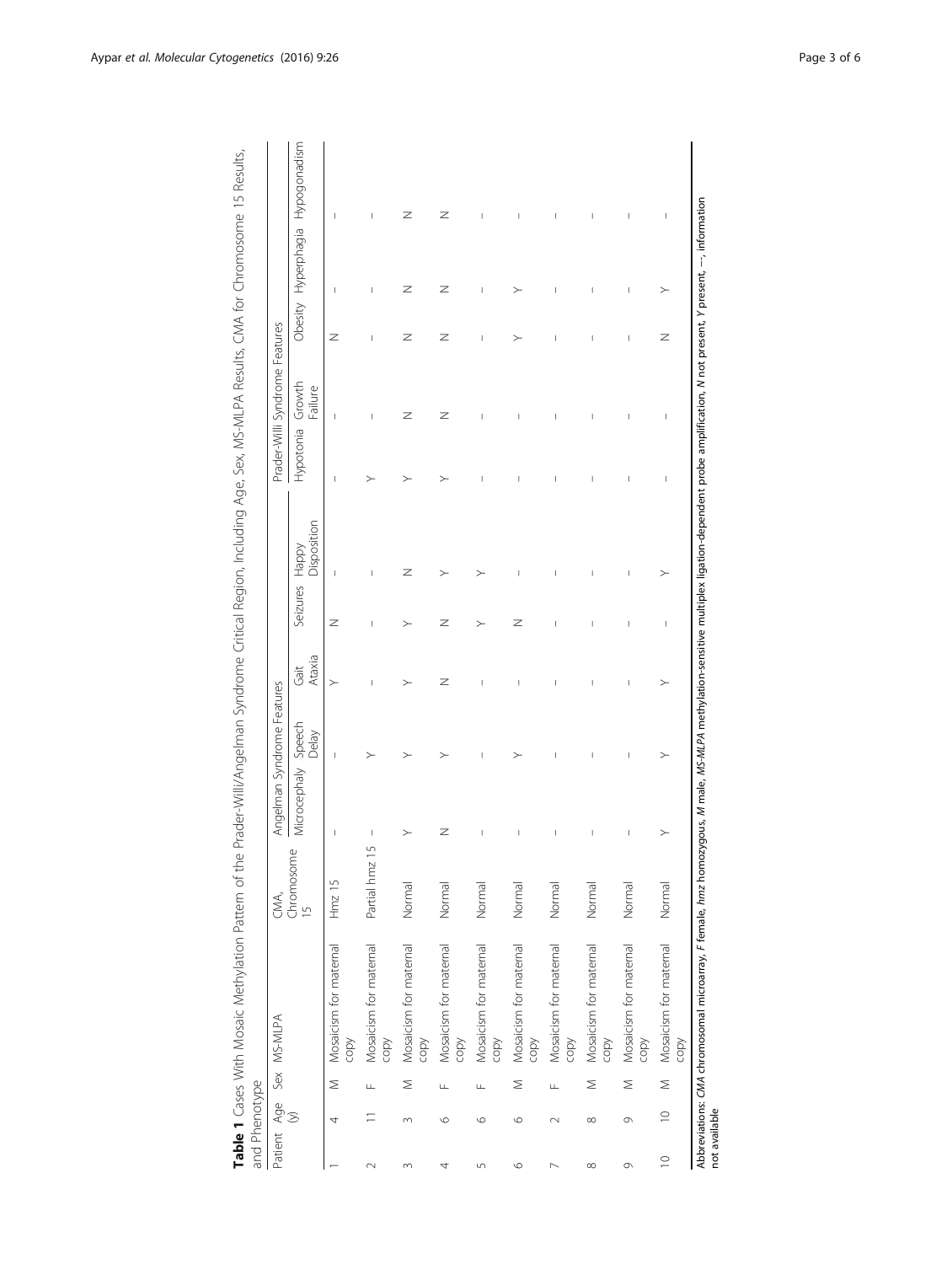<span id="page-3-0"></span>

## **Discussion**

Although PWS and AS are caused by lack of paternal or maternal, respectively, expression of imprinted genes at the same region (PWASCR), they are phenotypically distinct disorders. PWS is characterized by hypotonia, initial growth failure followed by obesity, hypogonadism, and variable degrees of intellectual disability. Typical features of classic AS are severe intellectual disability, profound language deficits, gait ataxia, seizures, microcephaly, and happy demeanor. In contrast to these distinct features,



Fig. 2 Results of Chromosomal Microarray in Case 1. Smooth signal is plotted at 2, indicating that two copies of the chromosome 15q arm are present without any deletion or duplication of the Prader-Willi/Angelman syndrome critical region. Allele peaks show the genotype calls. Genotype calls and allele dosage normalization are performed as follows: the formula for allele peaks is A – B, where A is the signal of the A allele and B is the signal of the B allele. The allele peaks are normalized such that AA = 1, AB = 0, and BB = −1. Therefore, the absence of heterozygosity would be observed as loss of the AB allele peaks (plotted at 0) with only AA (plotted at 1) and BB (plotted at −1) allele peaks present, as shown with case 1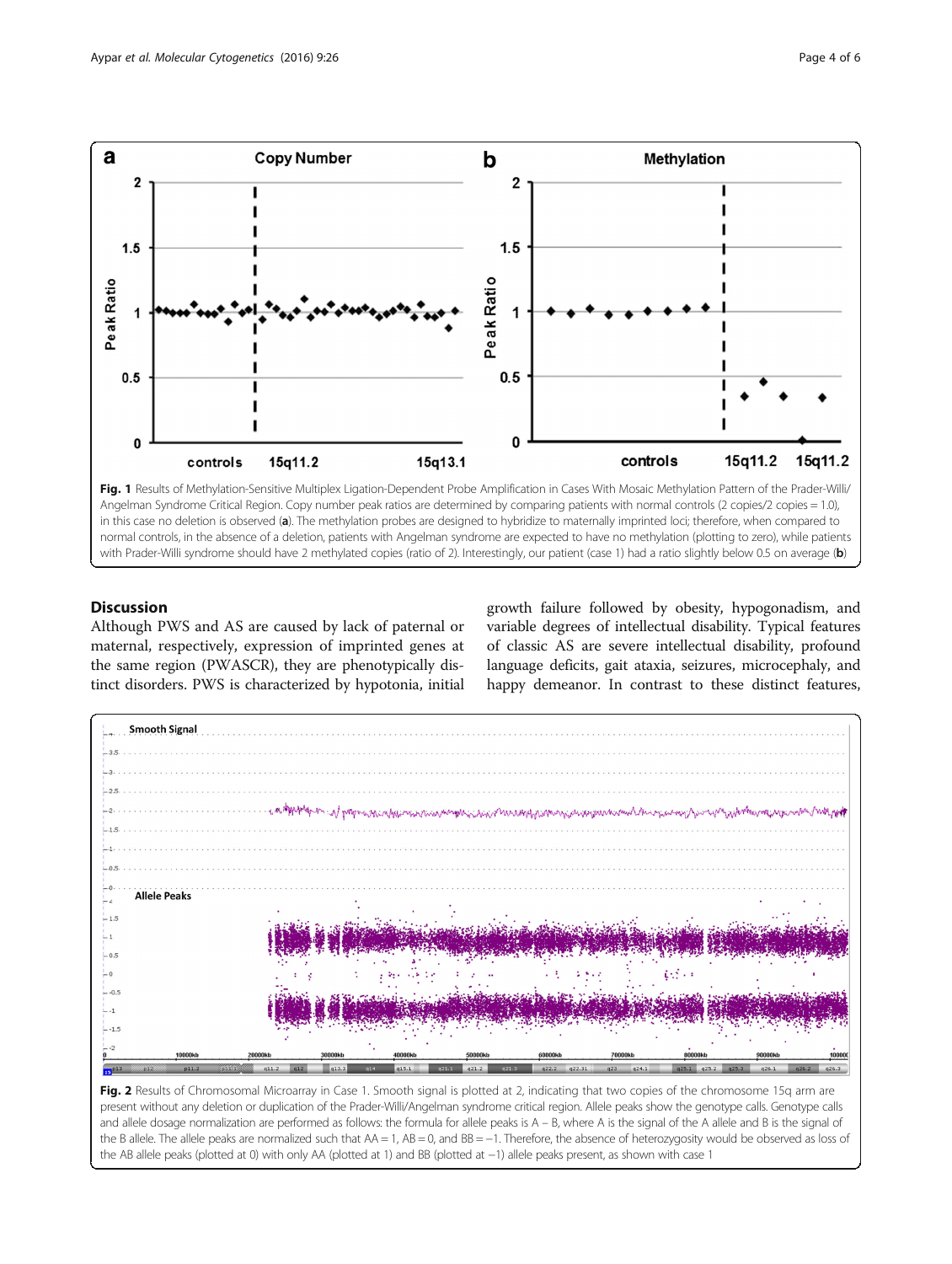patients with a combination of these phenotypes have been described in the literature.

In 1999, Gillessen-Kaesbach et al. reported seven atypical AS patients with obesity, hypotonia, and intellectual disability who were initially thought to have PWS [\[9](#page-5-0)]. These patients also lacked ataxia, microcephaly, and AS facial features, and three of the seven had active speech. However, their methylation pattern was suggestive of AS. At least five of these seven patients had a weak maternal band indicative of mosaicism. Buiting et al. described six additional patients with atypical AS, but also ten patients with typical symptoms of AS who had a mosaic methylation pattern [\[5](#page-5-0)]. Their study found that the patients with methylation mosaicism had a broad clinical spectrum that ranged from typical AS, through mild AS, to atypical AS. Methylation mosaicism was rare in their patients with PWS; however, two of the patients with PWS also showed mosaicism. Their study concluded that the epimutations of the maternal chromosome are often mosaic. Nazlican et al. reported 24 patients with mosaic imprinting defects and also concluded that these patients can have milder or atypical AS [[10](#page-5-0)]. In their study, patients with milder AS had a higher percentage of normal cells; however, patients with the same ratio of normal and imprinting defect cells did express different phenotypes. In contrast, Wey et al. described a patient with mosaic imprinting defect who had relatively high levels of normally methylated cells, and yet this patient had an almost typical phenotypic expression of PWS [\[11](#page-5-0)]. This highlights the difficulty in assigning severity and the spectrum of phenotypic expression on the basis of the ratio of normal and abnormal cells. Lawson-Yuen et al. reported two cases with atypical AS, one of whom had a mosaic methylation pattern [\[12\]](#page-5-0). They concluded that the diagnosis of AS should not be ruled out in patients with milder presentations, such as those with some language development and normocephaly. Camprubi et al. identified two patients with AS who had mosaic methylation patterns and, interestingly, one of these patients displayed a mild AS phenotype while the other displayed a PWS-like phenotype [[13](#page-5-0)].

The phenotypes associated with mosaic methylation pattern of the PWASCR in our patient cohort are in accordance with those previously reported. All of the patients had mosaic methylation pattern of the maternally imprinted genes, suggesting a diagnosis of AS spectrum. While all the patients had milder or atypical features of AS (Table [1](#page-2-0)), the majority (5 of 8 cases with clinical information) had some features characteristic of PWS, such as hypotonia (cases 2, 3, and 4), hyperphagia (cases 6 and 10), and obesity (case 6). Of note, most of the cases had limited clinical information available; therefore, the presence of PWS-like features in the remainder of patients cannot be ruled out.

The mechanism of pathogenesis for case 1 is especially interesting. There are several reports of mosaic UPD as a consequence of trisomy 15 rescue that resulted in PWS [[14](#page-5-0)–[16](#page-5-0)], and recently, Izumi et al. reported 2 cases with mosaic UPD that resulted in mosaic methylation pattern of the PWASCR [[17](#page-5-0)]. In addition, patients with AOH on 15q11.2 have been described with features including developmental delay, intellectual disability, autism, epilepsy, feeding difficulty, and other features [[18\]](#page-5-0). However, these cases are unlike case 1 presented in this study. For case 1, the UPD detected by CMA is not mosaic, while the methylation pattern detected by MS-MLPA is mosaic for the maternally imprinted genes. Also, the patients with mosaic UPD tend to have a classic PWS phenotype, while our case 1 has atypical AS.

### Conclusions

On the basis of our data, we conclude that patients with mosaic methylation pattern of the maternally imprinted genes tend to have milder or atypical AS and the majority have features that resemble PWS. We recommend that quantitative methylation analysis be performed for cases of atypical PWS or AS. It is also important to follow up with methylation testing when whole-chromosome isodisomy is detected. However, the mechanism behind methylation mosaicism remains unclear.

### Methods

### Cases

Case 1 was initially detected by chromosomal microarray (CMA) performed at the Mayo Clinic Clinical Cytogenetics Laboratory, and methylation-sensitive multiplex ligation-dependent probe amplification (MS-MLPA; MRC-Holland) was performed subsequently. After case 1 was identified, an additional 9 cases with similar mosaic methylation pattern of the PWASCR as detected by MS-MLPA were identified through the results database of the Mayo Clinic Clinical Molecular Genetics Laboratory. In these 9 cases, CMA was performed as part of this study. For almost all the cases, limited phenotypic information was available because the only sources were the reason for ordering the test and any information provided by the ordering physician by phone when testing was done.

### DNA extraction and MS-MLPA

Genomic DNA extraction was performed using the Gentra Puregene method (Qiagen) on total blood leukocytes. MS-MLPA was performed using Salsa MS-MLPA Kit ME028 (MRC-Holland). Briefly, 200 ng of genomic DNA was denatured at 98 °C for 10 min. Probes were then hybridized at 60 °C for 16 to 24 h. On completion, each reaction was divided into 2 tubes of equal volume; the ligation reaction alone was performed in 1 tube while ligation and simultaneous digestion with *HhaI*